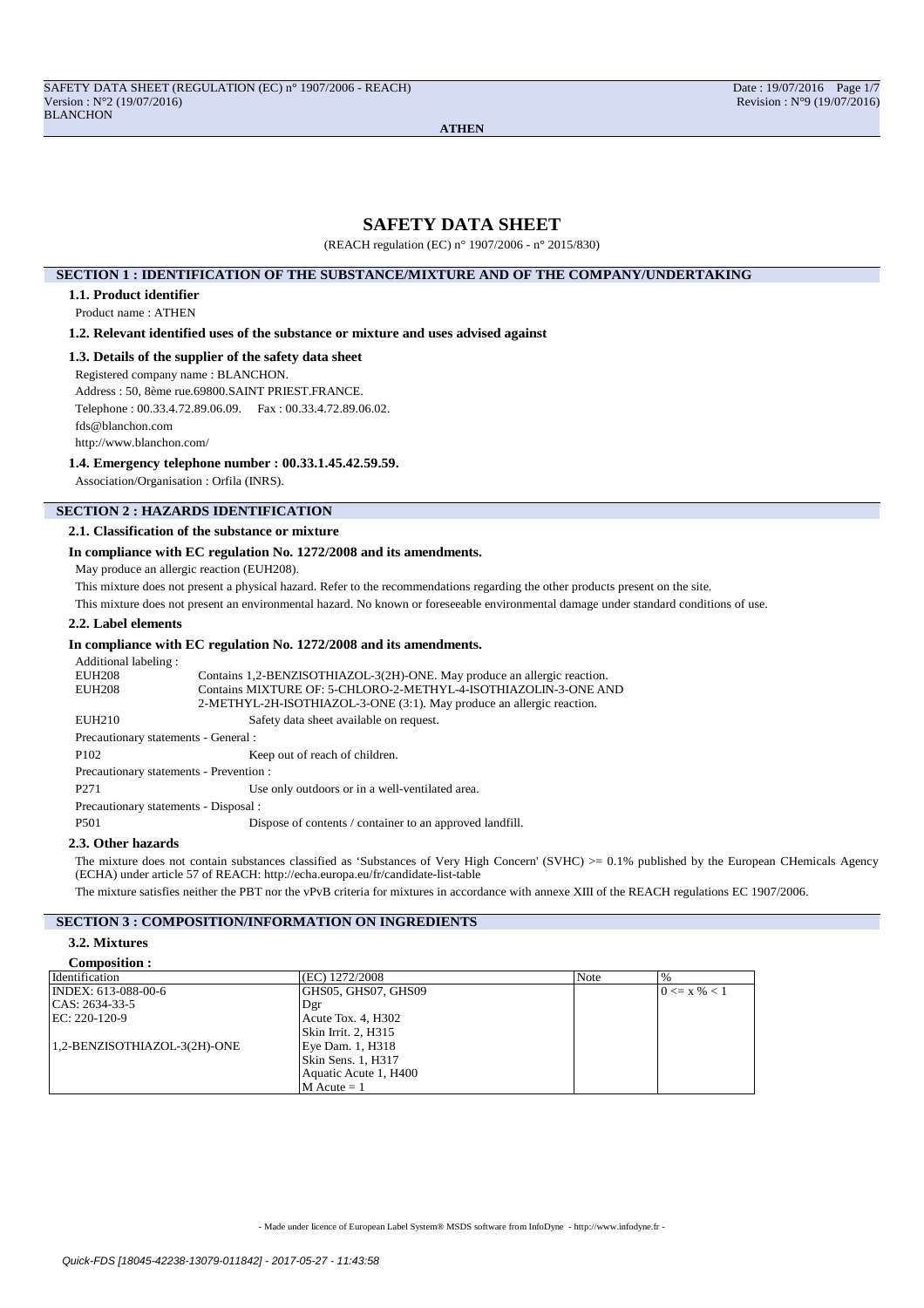Version : N°2 (19/07/2016) Revision : N°9 (19/07/2016)

**ATHEN**

| CAS: 55965-84-9                     | GHS06, GHS05, GHS09     | $0 \le x \% < 1$ |
|-------------------------------------|-------------------------|------------------|
|                                     | Dgr                     |                  |
| <b>MIXTURE OF:</b>                  | Acute Tox. 3, H301      |                  |
| 5-CHLORO-2-METHYL-4-ISOTHIAZOLIN-3- | Acute Tox. 3, H311      |                  |
| <b>ONE AND</b>                      | Skin Corr. 1B, H314     |                  |
| 2-METHYL-2H-ISOTHIAZOL-3-ONE (3:1)  | Skin Sens. 1, H317      |                  |
|                                     | Acute Tox. 3, H331      |                  |
|                                     | Aquatic Acute 1, H400   |                  |
|                                     | $M$ Acute = 10          |                  |
|                                     | Aquatic Chronic 1, H410 |                  |
|                                     | $M$ Chronic = 10        |                  |

# **SECTION 4 : FIRST AID MEASURES**

As a general rule, in case of doubt or if symptoms persist, always call a doctor.

NEVER induce swallowing by an unconscious person.

# **4.1. Description of first aid measures**

### **In the event of exposure by inhalation :**

In the event of an allergic reaction, seek medical attention.

#### **In the event of splashes or contact with skin :**

In the event of an allergic reaction, seek medical attention.

### **In the event of swallowing :**

Seek medical attention, showing the label.

### **4.2. Most important symptoms and effects, both acute and delayed**

No data available.

### **4.3. Indication of any immediate medical attention and special treatment needed**

No data available.

# **SECTION 5 : FIREFIGHTING MEASURES**

Non-flammable.

# **5.1. Extinguishing media**

### **Suitable methods of extinction**

In the event of a fire, use :

- sprayed water or water mist
- foam
- multipurpose ABC powder
- BC powder
- carbon dioxide (CO2)

### **Unsuitable methods of extinction**

In the event of a fire, do not use :

- water jet

### **5.2. Special hazards arising from the substance or mixture**

A fire will often produce a thick black smoke. Exposure to decomposition products may be hazardous to health.

Do not breathe in smoke.

In the event of a fire, the following may be formed :

- carbon monoxide (CO)

- carbon dioxide (CO2)

# **5.3. Advice for firefighters**

No data available.

# **SECTION 6 : ACCIDENTAL RELEASE MEASURES**

### **6.1. Personal precautions, protective equipment and emergency procedures**

Consult the safety measures listed under headings 7 and 8.

### **For first aid worker**

First aid workers will be equipped with suitable personal protective equipment (See section 8).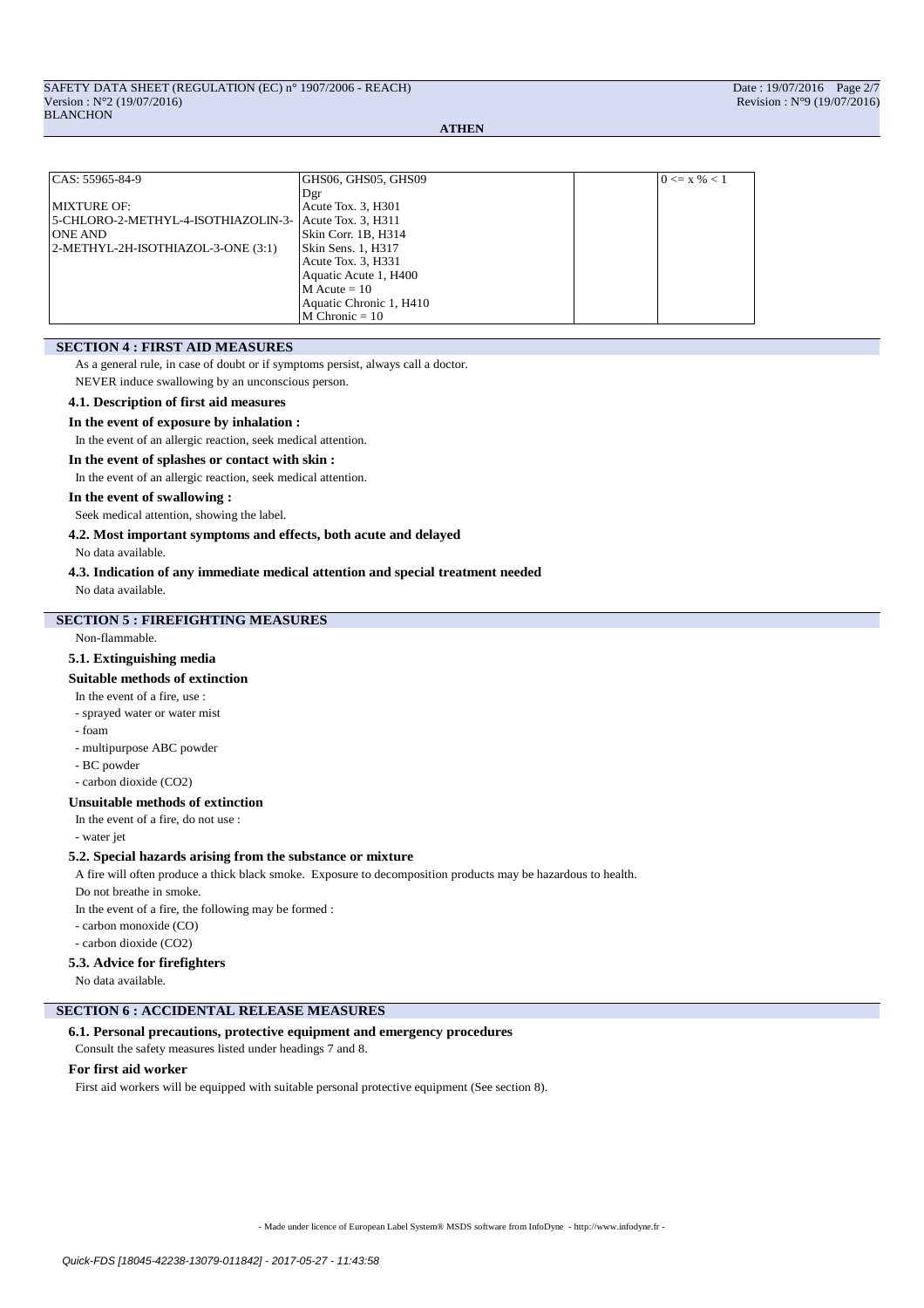### **6.2. Environmental precautions**

Contain and control the leaks or spills with non-combustible absorbent materials such as sand, earth, vermiculite, diatomaceous earth in drums for waste disposal.

Prevent any material from entering drains or waterways.

#### **6.3. Methods and material for containment and cleaning up**

#### Clean preferably with a detergent, do not use solvents.

**6.4. Reference to other sections**

No data available.

### **SECTION 7 : HANDLING AND STORAGE**

Requirements relating to storage premises apply to all facilities where the mixture is handled.

#### **7.1. Precautions for safe handling**

Always wash hands after handling.

Remove and wash contaminated clothing before re-using.

#### **Fire prevention :**

Prevent access by unauthorised personnel.

#### **Recommended equipment and procedures :**

For personal protection, see section 8.

Observe precautions stated on label and also industrial safety regulations.

# **Prohibited equipment and procedures :**

No smoking, eating or drinking in areas where the mixture is used.

#### **7.2. Conditions for safe storage, including any incompatibilities**

No data available.

#### **Storage**

Keep out of reach of children.

# **Packaging**

Always keep in packaging made of an identical material to the original.

#### **7.3. Specific end use(s)**

No data available.

# **SECTION 8 : EXPOSURE CONTROLS/PERSONAL PROTECTION**

#### **8.1. Control parameters**

No data available.

### **8.2. Exposure controls**

#### **Personal protection measures, such as personal protective equipment**

Pictogram(s) indicating the obligation of wearing personal protective equipment (PPE) :



Use personal protective equipment that is clean and has been properly maintained.

Store personal protective equipment in a clean place, away from the work area.

Never eat, drink or smoke during use. Remove and wash contaminated clothing before re-using. Ensure that there is adequate ventilation, especially in confined areas.

### **- Eye / face protection**

Avoid contact with eyes.

Use eye protectors designed to protect against liquid splashes

Before handling, wear safety goggles in accordance with standard EN166.

### **- Hand protection**

Wear suitable protective gloves in the event of prolonged or repeated skin contact.

Use suitable protective gloves that are resistant to chemical agents in accordance with standard EN374.

Gloves must be selected according to the application and duration of use at the workstation.

Protective gloves need to be selected according to their suitability for the workstation in question : other chemical products that may be handled, necessary physical protections (cutting, pricking, heat protection), level of dexterity required.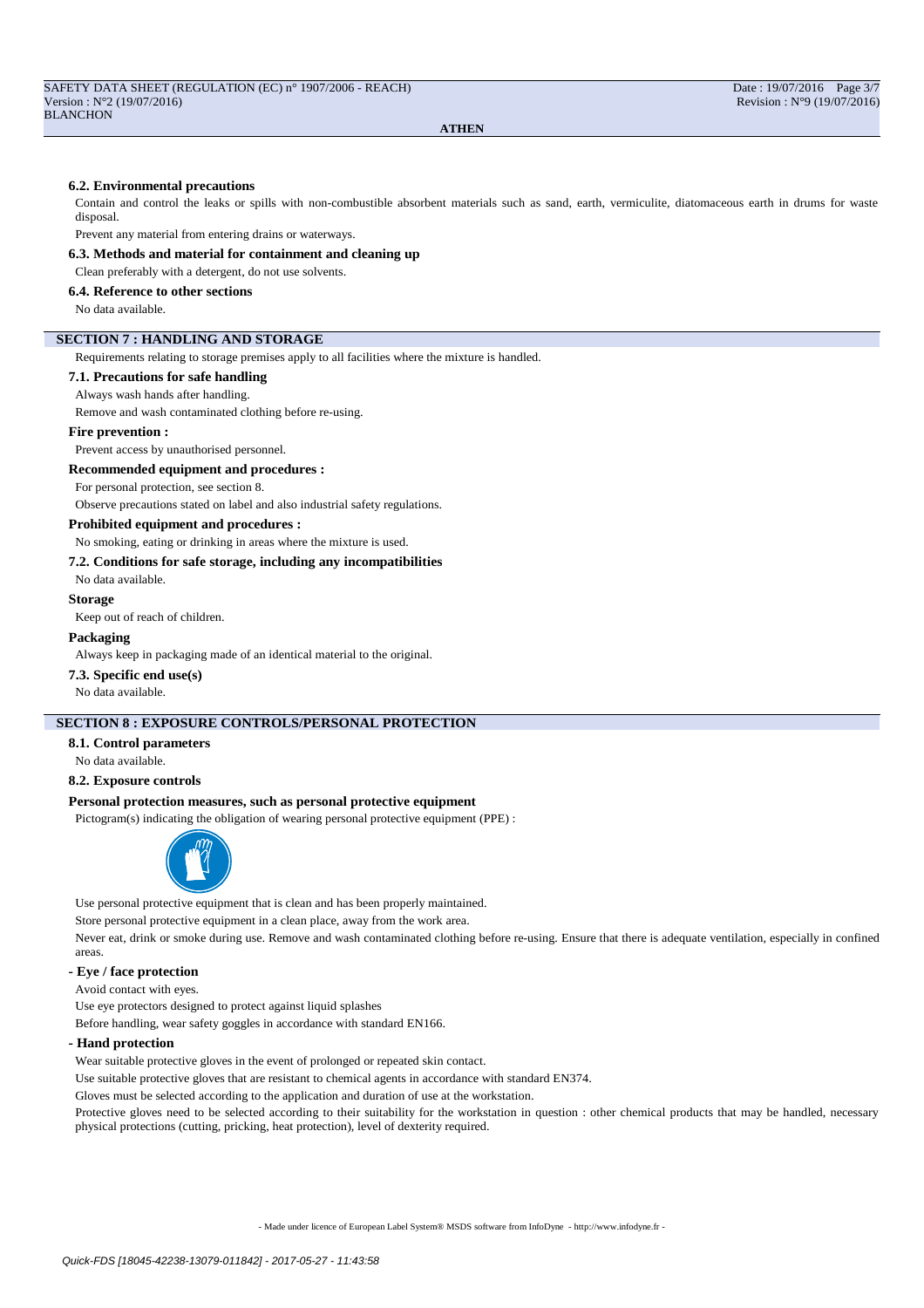Type of gloves recommended :

### - Natural latex

- Nitrile rubber (butadiene-acrylonitrile copolymer rubber (NBR))
- PVC (polyvinyl chloride)
- Butyl Rubber (Isobutylene-isoprene copolymer)
- Recommended properties :

- Impervious gloves in accordance with standard EN374

#### **- Body protection**

Work clothing worn by personnel shall be laundered regularly.

After contact with the product, all parts of the body that have been soiled must be washed.

# **SECTION 9 : PHYSICAL AND CHEMICAL PROPERTIES**

#### **9.1. Information on basic physical and chemical properties**

# **General information :**

Physical state : Fluid liquid.

Not relevant.

Dilutable. Not specified. Not specified. Not specified.

Below 110 kPa (1.10 bar).

| Important health, safety and environmental information |             |
|--------------------------------------------------------|-------------|
| $pH$ :                                                 | Not stated. |
|                                                        | Neutral.    |

| Boiling point/boiling range:              | $100 °C$ . |
|-------------------------------------------|------------|
| Flash point interval:                     | Not rele   |
| Vapour pressure $(50^{\circ}$ C) :        | Below 1    |
| Density:                                  | >1         |
| Water solubility:                         | Dilutab    |
| Melting point/melting range:              | Not spe    |
| Self-ignition temperature :               | Not spe    |
| Decomposition point/decomposition range : | Not spe    |
|                                           |            |

### **9.2. Other information**

V.O.C. :  $<= 60$  g/l.

# **SECTION 10 : STABILITY AND REACTIVITY**

# **10.1. Reactivity**

#### No data available.

### **10.2. Chemical stability**

This mixture is stable under the recommended handling and storage conditions in section 7.

#### **10.3. Possibility of hazardous reactions**

No data available.

### **10.4. Conditions to avoid**

Avoid :

- frost

# **10.5. Incompatible materials**

# **10.6. Hazardous decomposition products**

The thermal decomposition may release/form :

- carbon monoxide (CO)

- carbon dioxide (CO2)

# **SECTION 11 : TOXICOLOGICAL INFORMATION**

### **11.1. Information on toxicological effects**

No data available.

### **11.1.1. Substances**

### **Acute toxicity :**

MIXTURE OF: 5-CHLORO-2-METHYL-4-ISOTHIAZOLIN-3-ONE AND 2-METHYL-2H-ISOTHIAZOL-3-ONE (3:1) (CAS: 55965-84-9)<br>Oral route :  $LD50 = 1096$  mg/kg

Species : Rat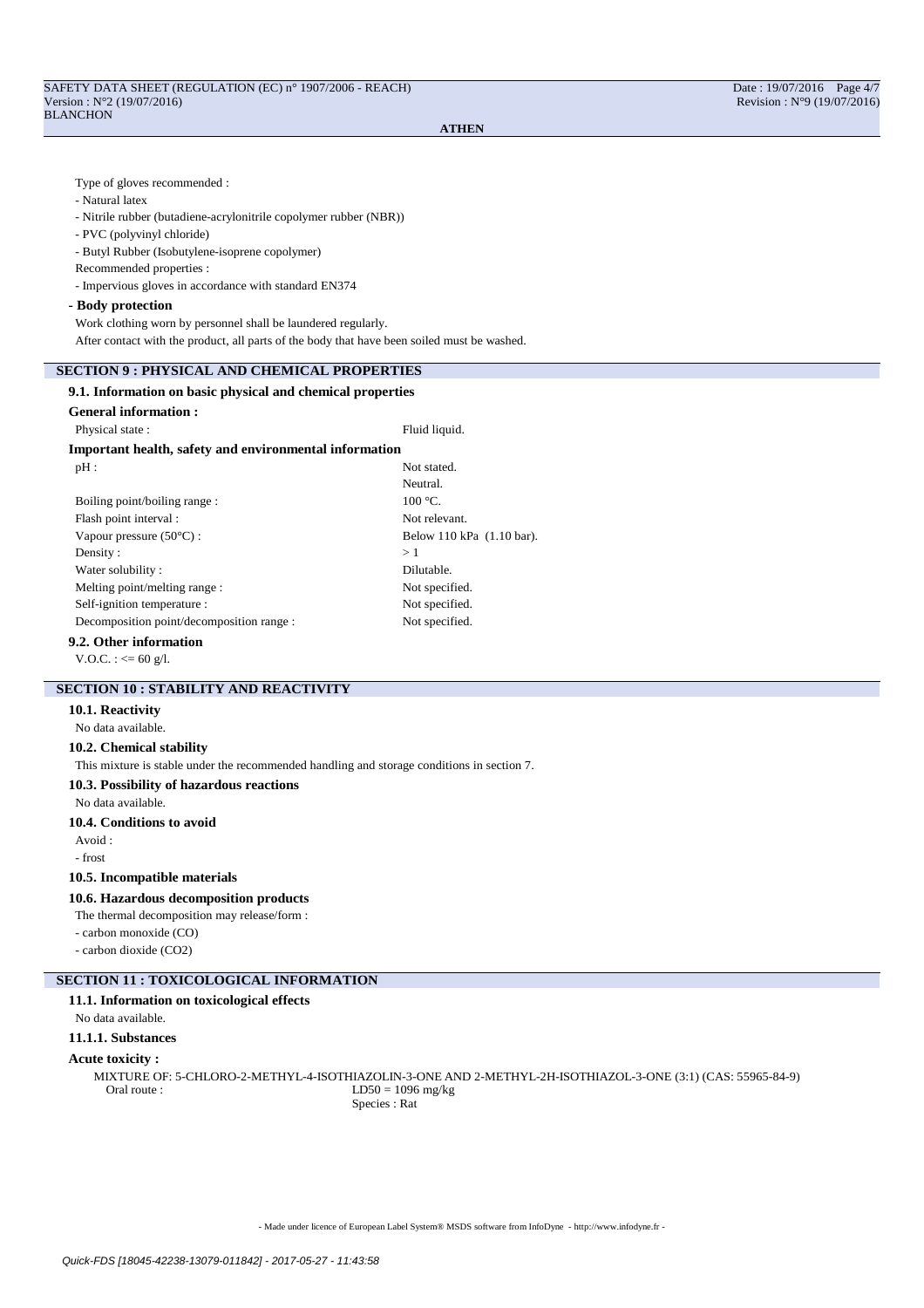# **Respiratory or skin sensitisation :**

Contains at least one sensitising substance. May cause an allergic reaction.

### **SECTION 12 : ECOLOGICAL INFORMATION**

#### **12.1. Toxicity**

#### **12.1.1. Substances**

MIXTURE OF: 5-CHLORO-2-METHYL-4-ISOTHIAZOLIN-3-ONE AND 2-METHYL-2H-ISOTHIAZOL-3-ONE (3:1) (CAS: 55965-84-9) Fish toxicity :  $LC50 = 0.20$  mg/l Factor  $M = 1$ Duration of exposure : 96 h Crustacean toxicity :  $\angle$  EC50 = 0.16 mg/l

|  | ______________              |
|--|-----------------------------|
|  | Factor $M = 1$              |
|  | Species : Daphnia magna     |
|  | Duration of exposure : 48 h |
|  |                             |

Algae toxicity : ECr50 = 0.018 mg/l Factor  $M = 10$ Duration of exposure : 72 h

### **12.1.2. Mixtures**

No aquatic toxicity data available for the mixture.

#### **12.2. Persistence and degradability**

### **12.2.1. Substances**

MIXTURE OF: 5-CHLORO-2-METHYL-4-ISOTHIAZOLIN-3-ONE AND 2-METHYL-2H-ISOTHIAZOL-3-ONE (3:1) (CAS: 55965-84-9) no degradability data is available, the substance is considered as not degrading quickly.

#### **12.3. Bioaccumulative potential**

No data available.

# **12.4. Mobility in soil**

No data available.

# **12.5. Results of PBT and vPvB assessment**

No data available.

# **12.6. Other adverse effects**

No data available.

# **SECTION 13 : DISPOSAL CONSIDERATIONS**

Proper waste management of the mixture and/or its container must be determined in accordance with Directive 2008/98/EC.

### **13.1. Waste treatment methods**

Do not pour into drains or waterways.

### **Waste :**

Waste management is carried out without endangering human health, without harming the environment and, in particular without risk to water, air, soil, plants or animals.

Recycle or dispose of waste in compliance with current legislation, preferably via a certified collector or company.

Do not contaminate the ground or water with waste, do not dispose of waste into the environment.

#### **Soiled packaging :**

Empty container completely. Keep label(s) on container.

Give to a certified disposal contractor.

- Made under licence of European Label System® MSDS software from InfoDyne - http://www.infodyne.fr -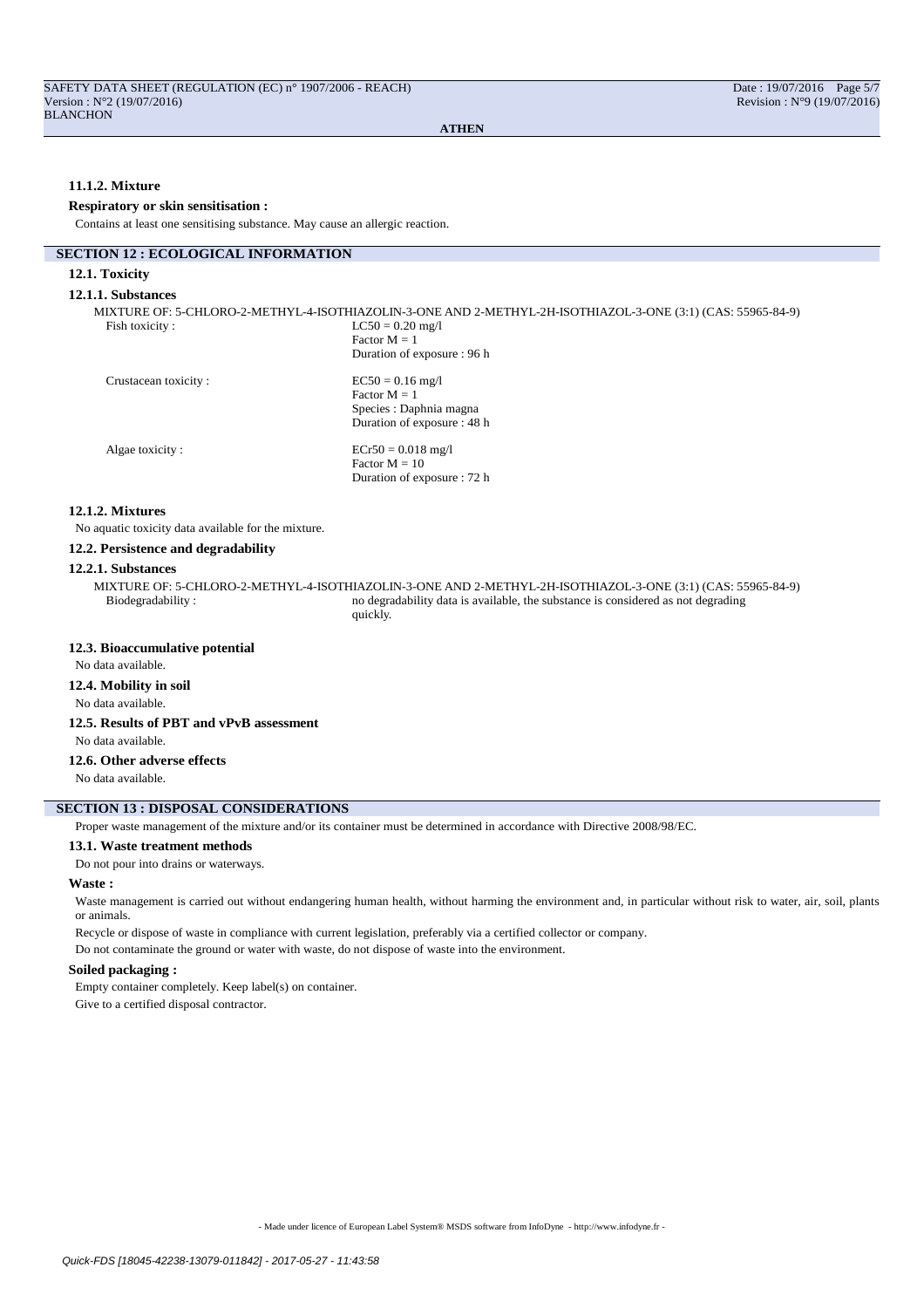### **SECTION 14 : TRANSPORT INFORMATION**

Exempt from transport classification and labelling.

**14.1. UN number**

-

-

-

-

-

-

**14.2. UN proper shipping name**

**14.3. Transport hazard class(es)**

**14.4. Packing group**

**14.5. Environmental hazards**

**14.6. Special precautions for user**

# **SECTION 15 : REGULATORY INFORMATION**

**15.1. Safety, health and environmental regulations/legislation specific for the substance or mixture**

### **- Classification and labelling information included in section 2:**

- The following regulations have been used:
- EU Regulation No. 1272/2008 amended by EU Regulation No. 487/2013.
- EU Regulation No. 1272/2008 amended by EU Regulation No. 758/2013.
- EU Regulation No. 1272/2008 amended by EU Regulation No. 944/2013.
- EU Regulation No. 1272/2008 amended by EU Regulation No. 605/2014.
- EU Regulation No. 1272/2008 amended by EU Regulation No. 1297/2014.

# **- Container information:**

No data available.

**:**

**- Particular provisions :**

No data available.

**- Standardised American system for the identification of hazards presented by the product in view of emergency procedures (NFPA 704)**

NFPA 704, Labelling: Health=0 Inflammability=1 Instability/Reactivity=1 Specific Risk=none



#### **15.2. Chemical safety assessment**

No data available.

### **SECTION 16 : OTHER INFORMATION**

Since the user's working conditions are not known by us, the information supplied on this safety data sheet is based on our current level of knowledge and on national and community regulations.

The mixture must not be used for other uses than those specified in section 1 without having first obtained written handling instructions.

It is at all times the responsibility of the user to take all necessary measures to comply with legal requirements and local regulations.

The information in this safety data sheet must be regarded as a description of the safety requirements relating to the mixture and not as a guarantee of the properties thereof.

#### **Wording of the phrases mentioned in section 3 :** H301 Toxic if swallowed.

| ---- | TOAIGH SWAIIOWG.                         |
|------|------------------------------------------|
| H302 | Harmful if swallowed.                    |
| H311 | Toxic in contact with skin.              |
| H314 | Causes severe skin burns and eye damage. |
| H315 | Causes skin irritation.                  |
|      |                                          |

- Made under licence of European Label System® MSDS software from InfoDyne - http://www.infodyne.fr -